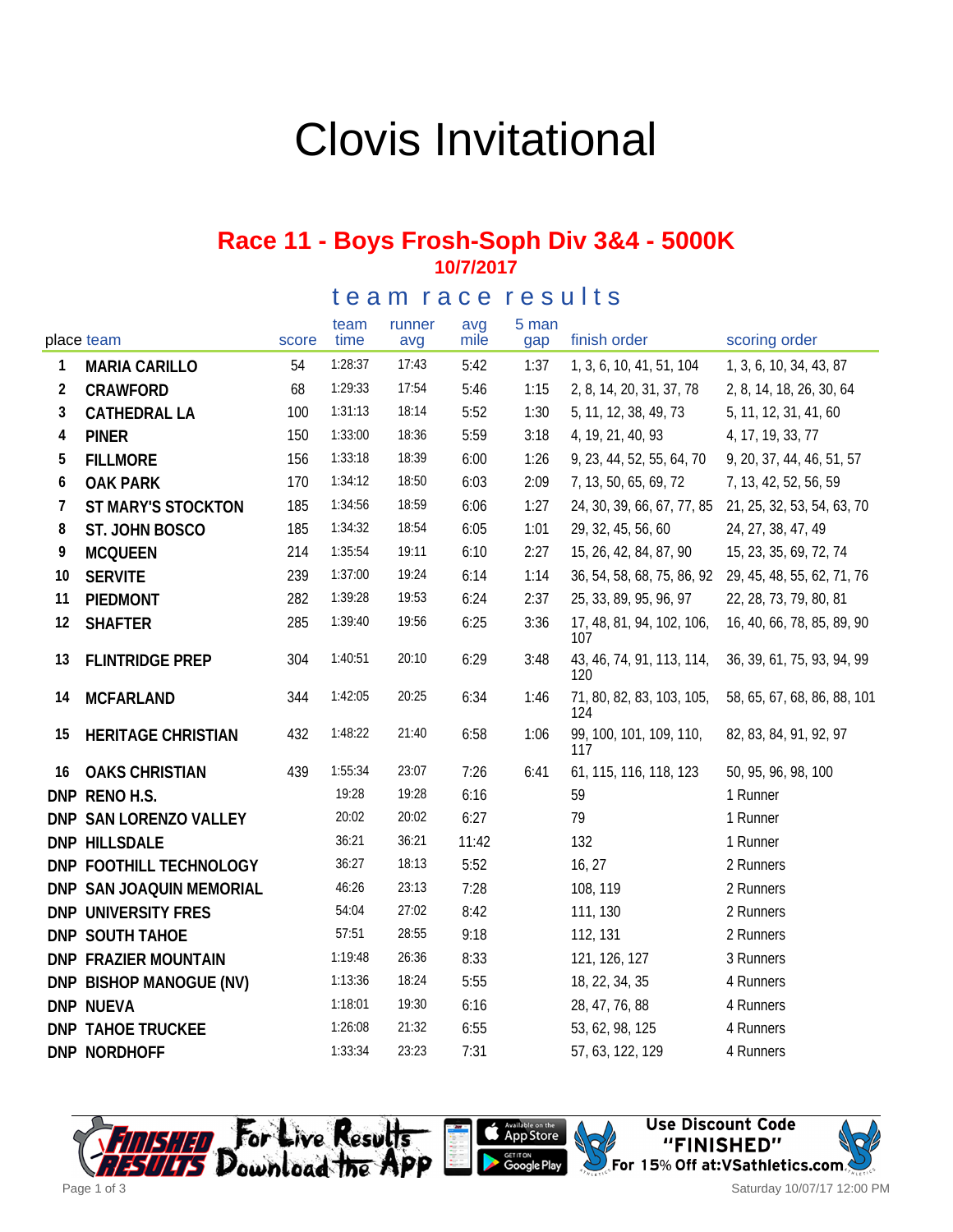# Clovis Invitational

## **Race 11 - Boys Frosh-Soph Div 3&4 - 5000K 10/7/2017**

## individual race results

| place          | name                     |    | grade school               | time points |                | place | name                    |                 | grade school           | time    | points |
|----------------|--------------------------|----|----------------------------|-------------|----------------|-------|-------------------------|-----------------|------------------------|---------|--------|
| 1              | <b>OWEN PUGH</b>         | 10 | Maria Carillo              | 17:07.0 1   |                | 36    | MICHAEL BARKER          | 10 <sup>°</sup> | Servite                | 18:40.9 | 29     |
| $\overline{2}$ | MANDELA MATUTA           | 10 | Crawford                   | 17:13.9 2   |                | 37    | <b>MAUNG LAY</b>        | 10              | Crawford               | 18:42.2 | 30     |
| 3              | <b>PATRICK PHILIP</b>    | 10 | Maria Carillo              | $17:16.7$ 3 |                | 38    | <b>AIDEN RUIZ</b>       | 10              | Cathedral LA           | 18:42.3 | 31     |
| 4              | JEREMIAH CANO            | 10 | Piner                      | 17:21.9     | $\overline{4}$ | 39    | LUKE LUCCHESI           | 10              | St Mary's Stockton     | 18:43.0 | 32     |
| 5              | <b>JUAN SANCHEZ</b>      | 9  | Cathedral LA               | 17:35.9 5   |                | 40    | JUAN VAZQUEZ            | 10              | Piner                  | 18:43.3 | 33     |
| 6              | PIERCE KAPUSTKA          | 10 | Maria Carillo              | 17:38.2 6   |                | 41    | TRISTAN SINGLETON       | 10              | Maria Carillo          | 18:44.2 | 34     |
| $\overline{7}$ | ETHAN LAND               | 10 | Oak Park                   | 17:39.2 7   |                | 42    | <b>CHRISTIAN CARNES</b> | 9               | McQueen                | 18:46.5 | 35     |
| 8              | <b>BYAOMBE MLOKO</b>     | 10 | Crawford                   | 17:41.3 8   |                | 43    | DIEGO GUERRERO          | 9               | <b>Flintridge Prep</b> | 18:48.8 | 36     |
| 9              | <b>JESSE DELACRUZ</b>    | 9  | Fillmore                   | 17:46.8     | - 9            | 44    | <b>DAVIS FLORES</b>     | 10              | Fillmore               | 18:51.3 | 37     |
| 10             | ELIJAH ETTEDGUI          | 10 | Maria Carillo              | 17:51.1     | 10             | 45    | JT MCCOY                | 9               | St. John Bosco         | 18:51.8 | 38     |
| 11             | SONNY HERNANDEZ          | 10 | Cathedral LA               | 17:53.6     | 11             | 46    | RUDY RUIZ               | 9               | <b>Flintridge Prep</b> | 18:53.5 | 39     |
| 12             | PHILLIP JEFFERSON        | 9  | Cathedral LA               | 17:54.8     | 12             | 47    | <b>JACOB LEEMAN</b>     | 10              | Nueva                  | 19:03.1 |        |
| 13             | <b>BRYCE GREEN</b>       | 10 | Oak Park                   | 17:55.7     | 13             | 48    | ALDAIR GONZALEZ         | 10              | Shafter                | 19:05.2 | 40     |
| 14             | <b>LIBAN OMAR</b>        | 10 | Crawford                   | 18:00.3     | 14             | 49    | IAN GUTIERREZ           | 9               | Cathedral LA           | 19:06.5 | 41     |
| 15             | <b>AARON FAIRBANKS</b>   | 9  | McQueen                    | 18:01.2     | - 15           | 50    | ANISH RAVILLA           | 10              | Oak Park               | 19:07.2 | 42     |
| 16             | <b>OLIVER PICK</b>       | 9  | Foothill Technology        | 18:01.3     |                | 51    | <b>JAMES ROH</b>        | 10              | Maria Carillo          | 19:09.7 | 43     |
| 17             | MISAEL GUTIERREZ         | 9  | Shafter                    | 18:02.6     | 16             | 52    | JUAN LAUREANO           | 10              | Fillmore               | 19:10.7 | 44     |
| 18             | <b>HIAGO TORRES</b>      | 10 | Bishop Manogue (NV)        | 18:03.9     |                | 53    | <b>WYATT PEEK</b>       | 9               | Tahoe Truckee          | 19:11.1 |        |
| 19             | RENE VILLEDA             | 10 | Piner                      | 18:06.2     | 17             | 54    | <b>ANTHONY SANCHEZ</b>  | 10              | Servite                | 19:11.1 | 45     |
| 20             | MACHUMBE ESUBE           | 10 | Crawford                   | 18:09.0     | 18             | 55    | <b>JESSIE MARTINEZ</b>  | 10              | Fillmore               | 19:13.3 | 46     |
| 21             | <b>AUSTIN LUONG</b>      | 10 | Piner                      | 18:09.1     | 19             | 56    | <b>ANGEL VILCHIS</b>    | 9               | St. John Bosco         | 19:14.0 | 47     |
| 22             | <b>RILEY NAVARRO</b>     | 9  | Bishop Manogue (NV)        | 18:15.6     |                | 57    | DANIEL SANCHEZ          | 10              | Nordhoff               | 19:16.8 |        |
| 23             | <b>FABIAN DELVILLAR</b>  | 9  | Fillmore                   | 18:16.3     | 20             | 58    | SYDEY LAGMAN            | 10              | Servite                | 19:25.9 | 48     |
| 24             | <b>VICENTE CONTRERAS</b> | 9  | St Mary's Stockton         | 18:17.3     | 21             | 59    | <b>JOHN BERGIN</b>      | 9               | Reno H.S.              | 19:28.6 |        |
| 25             | <b>GAVIN HORNE</b>       | 9  | Piedmont                   | 18:23.6     | 22             | 60    | <b>RILEY MILLIGAN</b>   | 9               | St. John Bosco         | 19:29.4 | 49     |
| 26             | <b>TAYDEN HAMMOND</b>    | 9  | McQueen                    | 18:24.1     | 23             | 61    | <b>LUKE RICCI</b>       | 9               | Oaks Christian         | 19:31.1 | 50     |
| 27             | <b>FINN BLACKER</b>      | 9  | <b>Foothill Technology</b> | 18:25.7     |                | 62    | ROBBIE MAXIM            | 10              | Tahoe Truckee          | 19:34.4 |        |
| 28             | <b>BILLY PIERCE</b>      | 10 | Nueva                      | 18:26.3     |                | 63    | <b>BRYAN SCHURMER</b>   | 10              | Nordhoff               | 19:36.2 |        |
| 29             | <b>ALEX FRIAS</b>        | 10 | St. John Bosco             | 18:27.6     | 24             | 64    | <b>MATTHEW MUNOZ</b>    | 9               | Fillmore               | 19:40.0 | 51     |
| 30             | <b>JOSEPH RISHWAIN</b>   | 9  | St Mary's Stockton         | 18:27.9     | 25             | 65    | <b>BRYCE IMMKE</b>      | 10              | Oak Park               | 19:42.0 | 52     |
| 31             | YOSIA MMBUMBA            | 10 | Crawford                   | 18:29.0     | 26             | 66    | ANDRES LEUNG            | 9               | St Mary's Stockton     | 19:43.3 | 53     |
| 32             | DANIEL COVARRUBIAS       | 10 | St. John Bosco             | 18:29.4     | 27             | 67    | ROBERT ORTIZ-WILSON     | 9               | St Mary's Stockton     | 19:44.7 | 54     |
| 33             | <b>ALEX WEEKES</b>       | 9  | Piedmont                   | 18:35.7     | 28             | 68    | JOESPH ALBANO           | 10              | Servite                | 19:47.0 | 55     |
| 34             | DJ MEDINA                | 9  | Bishop Manogue (NV)        | 18:37.5     |                | 69    | MICHAEL GOLDEN          | 9               | Oak Park               | 19:48.4 | 56     |
| 35             | <b>RYAN PETZING</b>      | 9  | Bishop Manogue (NV)        | 18:39.8     |                | 70    | REY LAUREANO            | 9               | Fillmore               | 19:51.3 | 57     |
|                |                          |    |                            |             |                |       |                         |                 |                        |         |        |

App Store

**GET IT ON**<br>Google Play



"FINISHED" For 15% Off at:VSathletics.com.  $\,$ 

**Use Discount Code** 



Saturday 10/07/17 12:00 PM